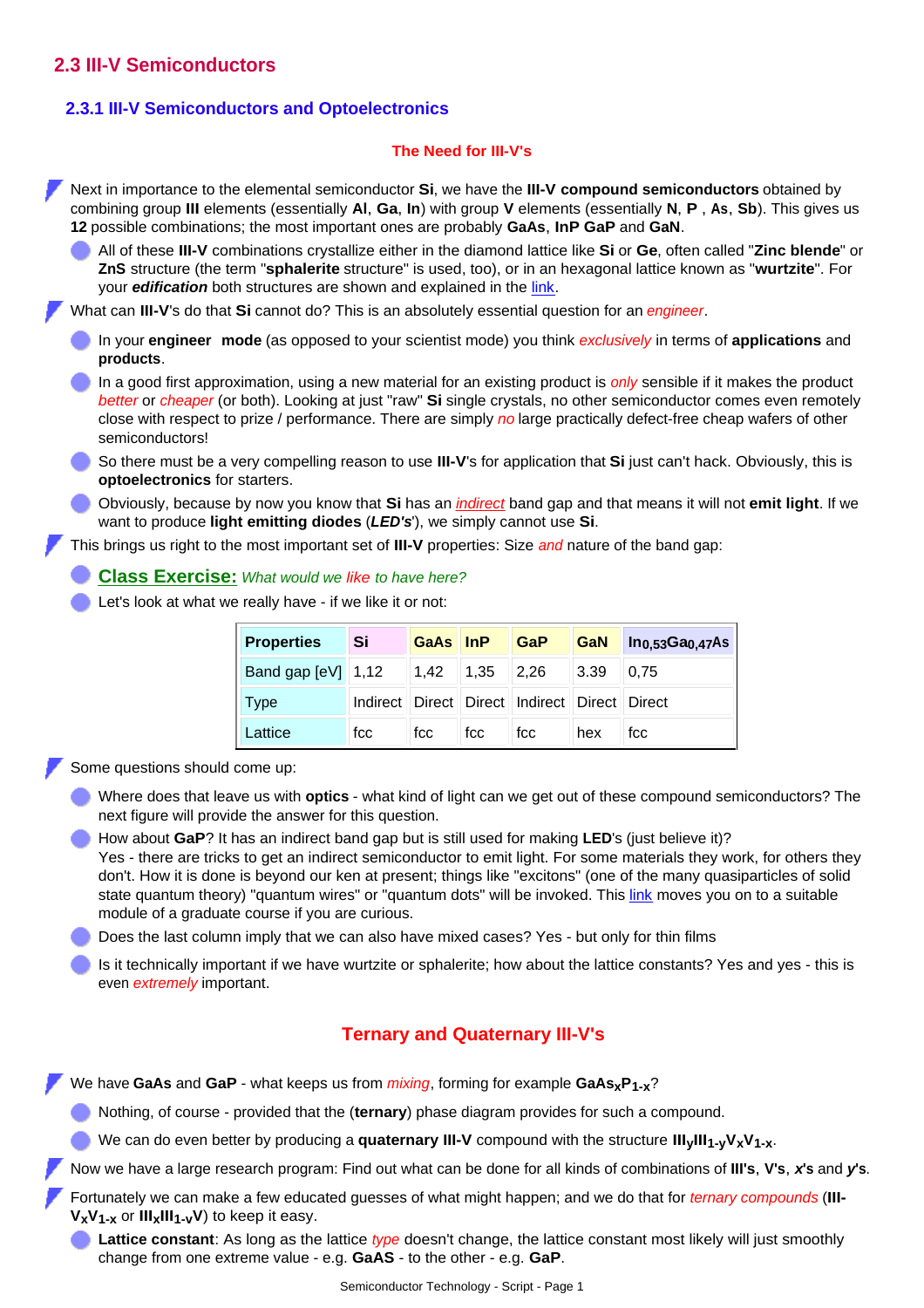- **Band gap**: If we have no choice but guessing, your best guess would be exactly as above: The band gap probably changes from one extreme value to the other one - somehow
- **Direct indirect band gap**: That's where guessing ends except that for very small or very large *x*'s we probably get whatever the pure material will have.
- **Index of refraction**: Well we will have a smooth change, most likely.
- OK we are now ready for a few diagrams



- So it is pretty much as expected. Pretty smooth changes of lattice constants and index of refraction with composition, but not strictly linear with composition. Notice that the lattice constant hardly changes going from **GaAs** to **AlAs**. This will have tremendous technical consequences.
- The band gap case shows two curves direct and indirect band gap for all compositions. Remember that in wave vector (=*k*-space you might have [all kinds of band gaps](http://www.tf.uni-kiel.de/matwis/amat/mw2_ge/kap_4/backbone/r4_2_1.html) and only the smallest one left after "adding up" is what we call "the" band gap. In the picture above, the "direct" band gap "wins" for *x* **< ≈ 0,5**; if you go more in the **AlAs** direction, it will be indirect.

We are now ready for a first glimpse at the semiconductor "**Master Graph**":

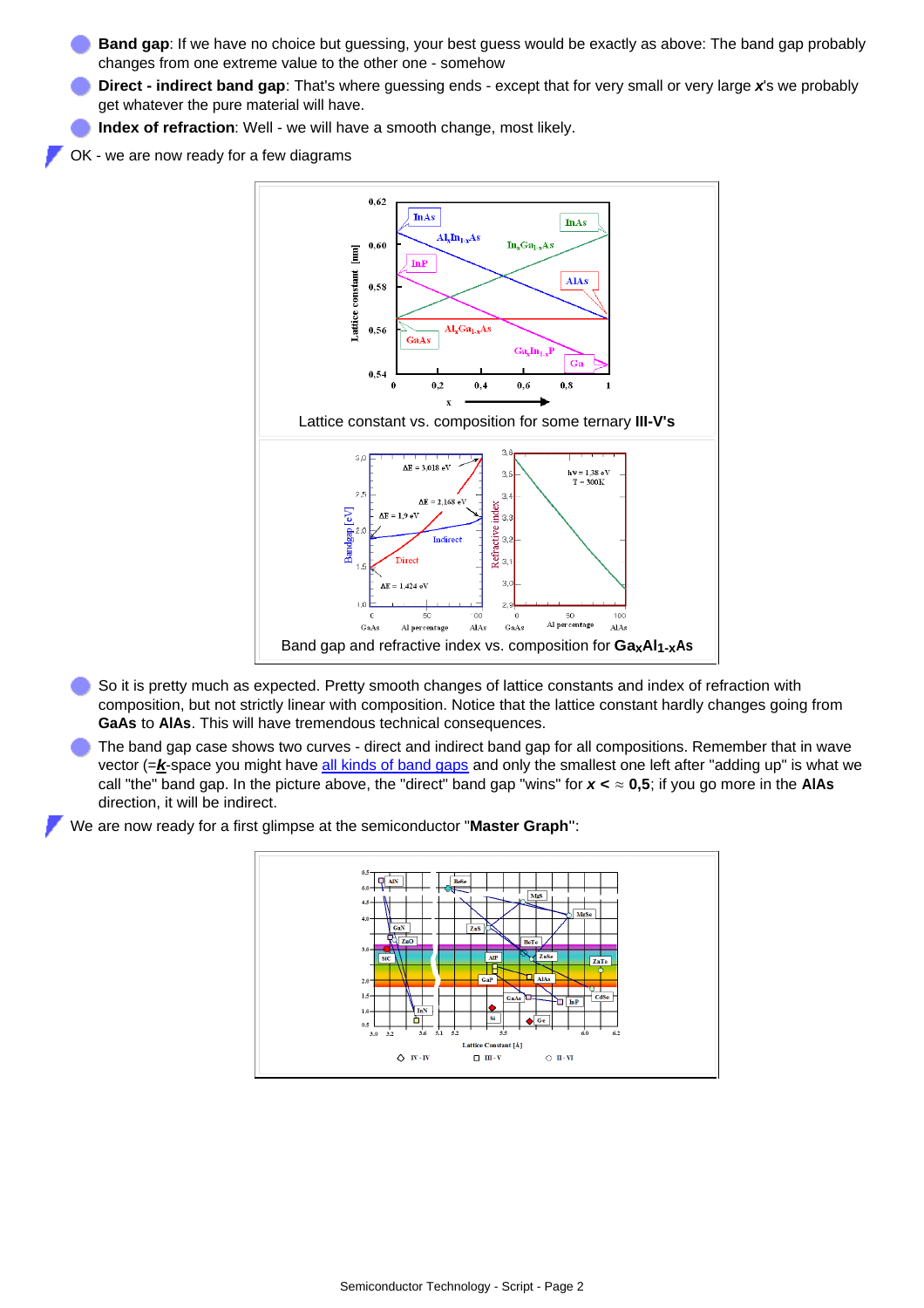

We see a large number of semiconductors in a band gap - lattice constant plot. We have two plots because either one is a bit restricted. The spectrum of light is schematically superimposed, to give some idea about the relation of the band gap energy to light color.

We also see a whole range of values for **InN**. The lower one is probably the better one, as it turned out more recently. That tells us that even the most basic property of a semiconductor material is not always ewasy to assess.

- Lines connecting two semiconductors indicate that some mixture of the two is possible, and how the lattice constant and the band gap will behave. For a **HgTe - HgSe** mixture, for example, the band gap would decrease coming from both ends at first. However, the upper diagram does not have all possible lines drawn in.
- Look at the **GaAs AsAl** case in the lower diagram. You see that the lattice constant does not change very much and that the band gap changes from direct (=red line) to indirect (=blue line) as soon as you get **AsAl** "heavy". What we also see it that the common red **LED** is *not* made from **GaAs** but from e.g. **Ga0.7Al0.3As**.

It looks like we have a great selection of semiconductors and their mixtures to chose from.

- *Alas*! Choosing is one thing, *making* the semiconductor of your choice is something else. That's were *semiconductor technology* comes in.
- In reality, only a few of the many semiconductors shown in the Master Graph could be tamed to perform by now. That's good news because it leaves something to do for *you*.

## **Optoelectronics - A Few Products**

**Optoelectronics** is a formidable and strongly growing field with many facets. Here we can only look at a few products in some arbitrary selection

#### **Light emitting diodes**

Where do we find **LED**'s now, and what is going to happen to the field? There is a long story to this question, we can only look at some major points here.

- We have LED's for all the little lights dotting every product that needs electricity *TV's*, dashboards in cars, coffee makers, ... the list is rather long. There are two major and some minor technical requirement:
	- 1. Must be extremely cheap (**< 1 €** per **LED**); otherwise no mass market.
	- 2. Must last for many years because you cannot change or replace it.
	- 3. Should come in all colors (including infrared (*IR*) for remote controls)
	- 4. Should have low power consumption.
	- 5. Should have defined angular dependence of emittance.
- The first two points are *musts*; the next three may be *negotiable*. For informations about the state of our coffee machine or **TV** we don't really need all colors. In fact, blue **LED**'s are a rather young achievement; they necessitate the mastering of **GaN**, which happens long after red **LED**'s were already *ubiquitous*. Low power consumption is nice, but for the low intensity **LED**'s it doesn't matter all that much. For some applications you want to see that your machine is on from all angles - your **LED** thus should emit in all space angles; for some other uses you want it more directed.

Then we have **LED**'s replacing regular light bulbs, or at least the light bulb in your flash light. In other words, they are competing against long established technology and must be cheaper or better. What are the requirements? **[Class Exercise:](http://www.tf.uni-kiel.de/matwis/amat/semitech_en/kap_2/exercise/q2_3_1.html)** *Answer the question and compare your answer to the list above.* **[Class Exercise:](http://www.tf.uni-kiel.de/matwis/amat/semitech_en/kap_2/exercise/q2_3_1.html)** *What is the state of the art?*

- Next we have special **LED**'s, e.g. for *infrared* light. Here is a [link](http://www.et-te.com/products/illumination_arrays.html) illustrating unexpected uses of **IR LED**'s right at the Institute of Materials Science in Kiel
- So what do we need in terms of semiconductors and *optoelectronics* technology? Let's start a list.